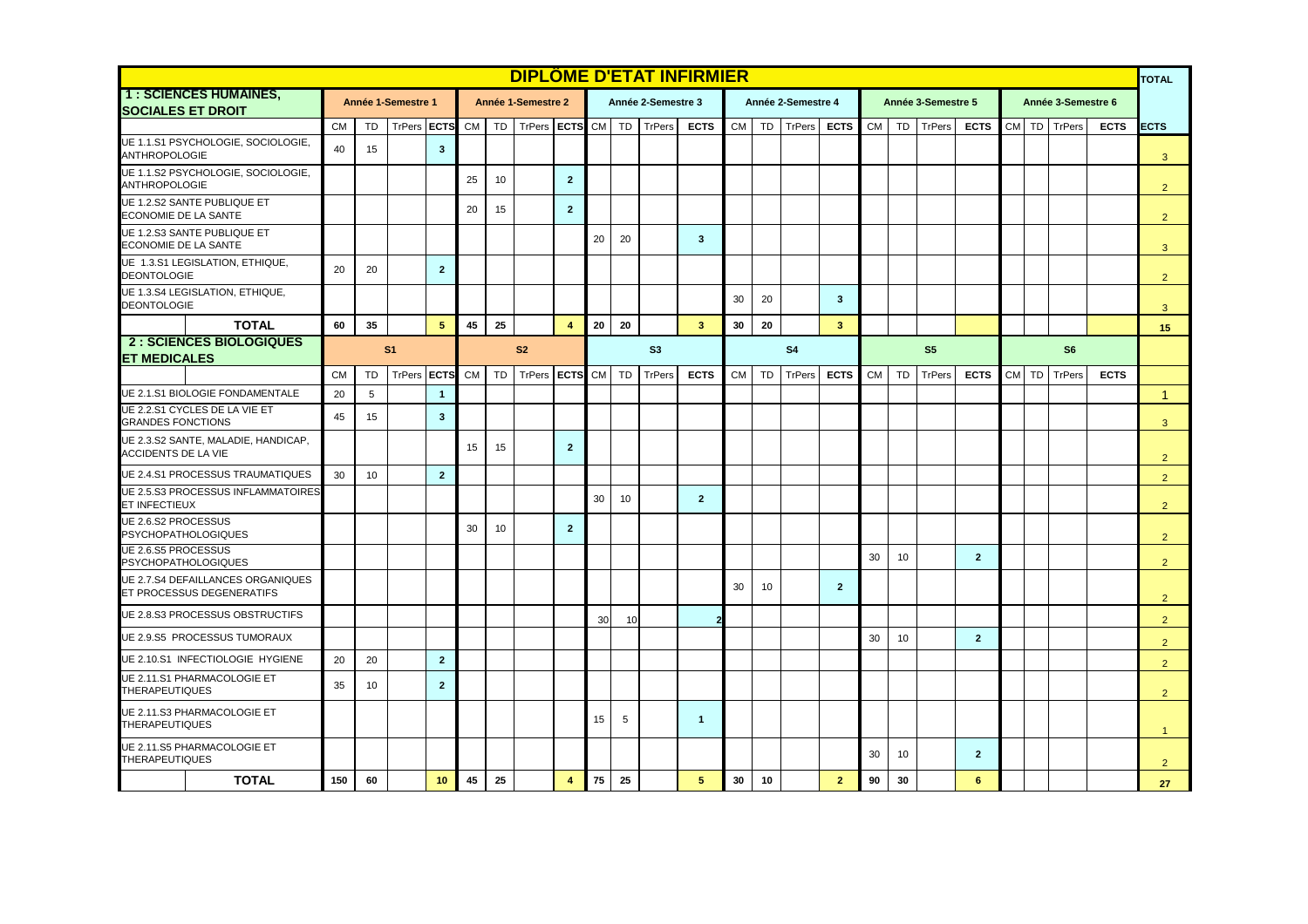| 3 : SCIENCES ET TECHNIQUES<br><b>INFIRMIERES, FONDEMENTS ET</b><br><b>METHODES</b>        |           |           | S <sub>1</sub> |                |    |    | S <sub>2</sub>        |                | S3 |           |        |              |                 | S <sub>4</sub> |               |                |    |    | S <sub>5</sub> |                |    |    |              |                |                 |
|-------------------------------------------------------------------------------------------|-----------|-----------|----------------|----------------|----|----|-----------------------|----------------|----|-----------|--------|--------------|-----------------|----------------|---------------|----------------|----|----|----------------|----------------|----|----|--------------|----------------|-----------------|
|                                                                                           | <b>CM</b> | <b>TD</b> | TrPers ECTS CM |                |    | TD | TrPers <b>ECTS</b> CM |                |    | <b>TD</b> | TrPers | <b>ECTS</b>  | <b>CM</b>       | <b>TD</b>      | <b>TrPers</b> | <b>ECTS</b>    |    |    | CM TD TrPers   | <b>ECTS</b>    |    |    | CM TD TrPers | <b>ECTS</b>    |                 |
| <b>UE 3.1.S1 RAISONNEMENT ET</b><br>DEMARCHE CLINIQUE INFIRMIERE                          | 15        | 25        |                | $\overline{2}$ |    |    |                       |                |    |           |        |              |                 |                |               |                |    |    |                |                |    |    |              |                | $\overline{2}$  |
| <b>UE 3.1.S2 RAISONNEMENT ET</b><br>DEMARCHE CLINIQUE INFIRMIERE                          |           |           |                |                | 5  | 25 |                       | $\overline{2}$ |    |           |        |              |                 |                |               |                |    |    |                |                |    |    |              |                |                 |
| UE 3.2.S2 PROJET DE SOINS INFIRMIERS                                                      |           |           |                |                | 5  | 15 |                       |                |    |           |        |              |                 |                |               |                |    |    |                |                |    |    |              |                |                 |
| UE 3.2.S3 PROJET DE SOINS INFIRMIERS                                                      |           |           |                |                |    |    |                       |                | 5  | 15        |        | -1           |                 |                |               |                |    |    |                |                |    |    |              |                |                 |
| UE 3.3.S3 ROLES INFIRMIERS.<br>ORGANISATION DU TRAVAIL ET<br><b>INTERPROFESSIONNALITE</b> |           |           |                |                |    |    |                       |                | 10 | 10        |        | -1           |                 |                |               |                |    |    |                |                |    |    |              |                |                 |
| UE 3.3.S5 ROLES INFIRMIERS.<br>ORGANISATION DU TRAVAIL ET<br><b>INTERPROFESSIONNALITE</b> |           |           |                |                |    |    |                       |                |    |           |        |              |                 |                |               |                | 10 | 20 |                | $\overline{2}$ |    |    |              |                | $\overline{2}$  |
| <b>UE 3.4.S4 INITIATION A LA DEMARCHE DE</b><br><b>RECHERCHE</b>                          |           |           |                |                |    |    |                       |                |    |           |        |              | 20              | 15             |               | $\overline{2}$ |    |    |                |                |    |    |              |                | 2               |
| UE 3.4.S6 INITIATION A LA DEMARCHE DE<br><b>RECHERCHE</b>                                 |           |           |                |                |    |    |                       |                |    |           |        |              |                 |                |               |                |    |    |                |                | 20 | 10 |              | $\overline{2}$ | 2               |
| <b>UE 3.5.S4 ENCADREMENT DE</b><br>PROFESSIONNELS DE SOINS                                |           |           |                |                |    |    |                       |                |    |           |        |              | 10 <sup>1</sup> | 20             |               | $\overline{2}$ |    |    |                |                |    |    |              |                |                 |
| <b>TOTAL</b>                                                                              | 15        | 25        |                | $\overline{2}$ | 10 | 40 |                       | 3 <sup>2</sup> | 15 | 25        |        | $\mathbf{2}$ | 30              | 35             |               | 4              | 10 | 20 |                | $\overline{2}$ | 20 | 10 |              | $\mathbf{2}$   | 15 <sup>2</sup> |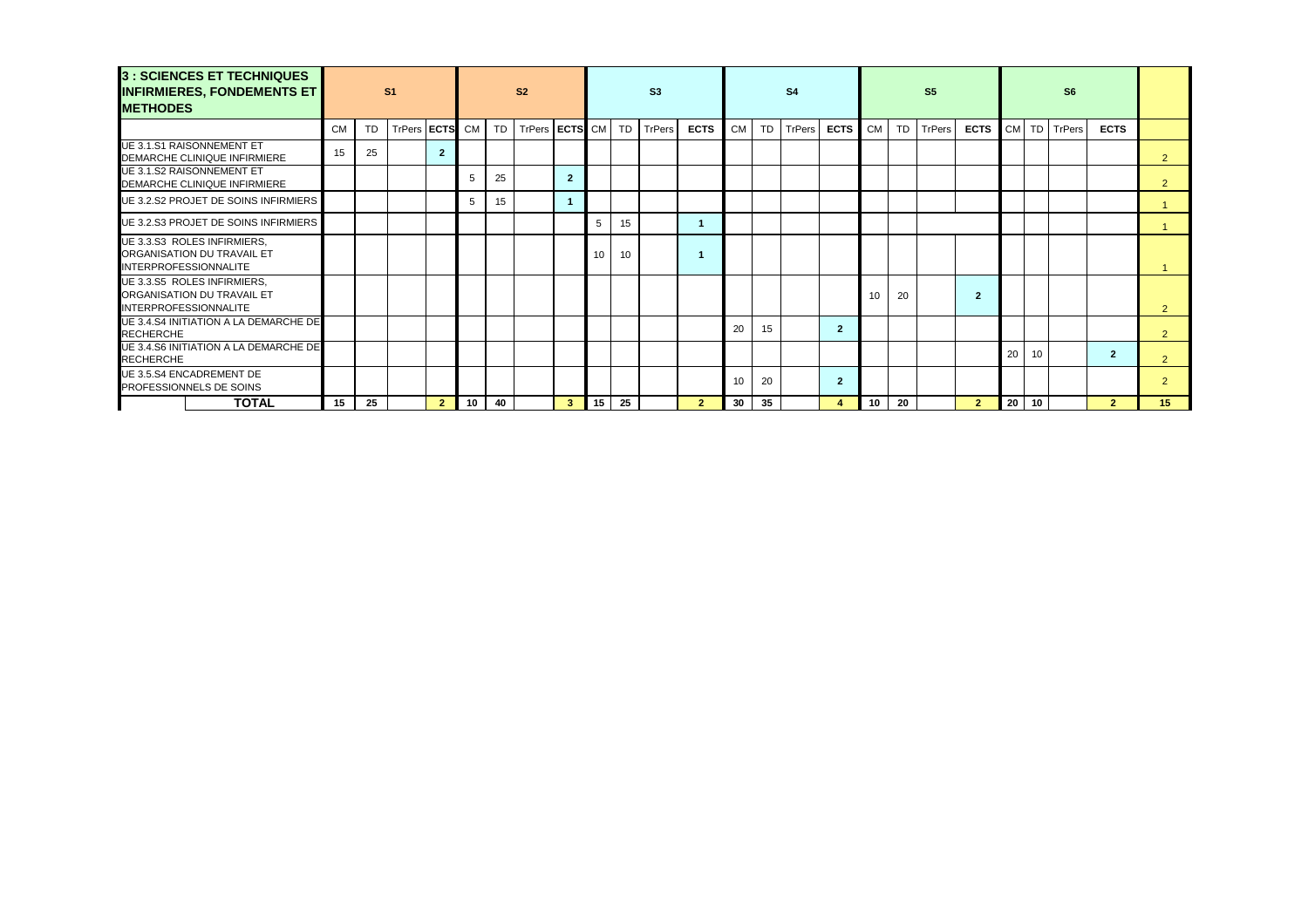| <b>4 : SCIENCES ET TECHNIQUES</b><br><b>INFIRMIERES, INTERVENTIONS</b>             |           |           | S <sub>1</sub> |                |                |    | S <sub>2</sub> |                |   |    | S3     |                |           |    | S <sub>4</sub> |                |    |    | S <sub>5</sub> |                |    |    |           |             |                |
|------------------------------------------------------------------------------------|-----------|-----------|----------------|----------------|----------------|----|----------------|----------------|---|----|--------|----------------|-----------|----|----------------|----------------|----|----|----------------|----------------|----|----|-----------|-------------|----------------|
|                                                                                    | <b>CM</b> | <b>TD</b> | <b>TrPers</b>  | <b>ECTS</b>    | <b>CM</b>      | TD | <b>TrPers</b>  | <b>ECTS</b> CM |   | TD | TrPers | <b>ECTS</b>    | <b>CM</b> | TD | TrPers         | <b>ECTS</b>    | CM | TD | TrPers         | <b>ECTS</b>    | CM |    | TD TrPers | <b>ECTS</b> |                |
| UE 4.1.S1 SOINS DE CONFORT ET DE<br><b>BIEN ÊTRE</b>                               | 6         | 34        |                | $\overline{2}$ |                |    |                |                |   |    |        |                |           |    |                |                |    |    |                |                |    |    |           |             | $\overline{2}$ |
| <b>UE 4.2.S2 SOINS RELATIONNELS</b>                                                |           |           |                |                | 3              | 15 |                | $\overline{1}$ |   |    |        |                |           |    |                |                |    |    |                |                |    |    |           |             | $\overline{1}$ |
| UE 4.2.S3 SOINS RELATIONNELS                                                       |           |           |                |                |                |    |                |                | 4 | 36 |        | $\overline{2}$ |           |    |                |                |    |    |                |                |    |    |           |             | 2              |
| <b>UE 4.2.S5 SOINS RELATIONNELS</b>                                                |           |           |                |                |                |    |                |                |   |    |        |                |           |    |                |                |    | 20 |                | $\mathbf{1}$   |    |    |           |             | $\overline{1}$ |
| UE 4.3.S2 SOINS D' URGENCES                                                        |           |           |                |                | 6              | 15 |                | $\overline{1}$ |   |    |        |                |           |    |                |                |    |    |                |                |    |    |           |             |                |
| <b>UE 4.3.S4 SOINS D'URGENCES</b>                                                  |           |           |                |                |                |    |                |                |   |    |        |                | 3         | 18 |                | $\mathbf{1}$   |    |    |                |                |    |    |           |             |                |
| UE 4.4.S2 THERAPEUTIQUES ET<br>CONTRIBUTION AU DIAGNOSTIC<br><b>MEDICAL</b>        |           |           |                |                | $\overline{7}$ | 23 |                | $\overline{2}$ |   |    |        |                |           |    |                |                |    |    |                |                |    |    |           |             | 2              |
| <b>UE 4.4.S4 THERAPEUTIQUES ET</b><br>CONTRIBUTION AU DIAGNOSTIC<br><b>MEDICAL</b> |           |           |                |                |                |    |                |                |   |    |        |                | 6         | 34 |                | $\mathbf{2}$   |    |    |                |                |    |    |           |             | $\overline{2}$ |
| <b>UE 4.4.S5 THERAPEUTIQUES ET</b><br>CONTRIBUTION AU DIAGNOSTIC<br><b>MEDICAL</b> |           |           |                |                |                |    |                |                |   |    |        |                |           |    |                |                | 6  | 34 |                | $\overline{2}$ |    |    |           |             | $\overline{2}$ |
| UE 4.5.S2 SOINS INFIRMIERS ET<br><b>GESTION DES RISQUES</b>                        |           |           |                |                | 10             | 10 |                | $\overline{1}$ |   |    |        |                |           |    |                |                |    |    |                |                |    |    |           |             |                |
| UE 4.5.S4 SOINS INFIRMIERS ET<br><b>GESTION DES RISQUES</b>                        |           |           |                |                |                |    |                |                |   |    |        |                | 10        | 10 |                | $\mathbf{1}$   |    |    |                |                |    |    |           |             |                |
| <b>UE 4.6 S3 SOINS EDUCATIFS ET</b><br><b>PREVENTIFS</b>                           |           |           |                |                |                |    |                |                |   | 21 |        | $\overline{2}$ |           |    |                |                |    |    |                |                |    |    |           |             | 2              |
| <b>UE 4.6 S4 SOINS EDUCATIFS ET</b><br><b>PREVENTIFS</b>                           |           |           |                |                |                |    |                |                |   |    |        |                |           | 15 |                | $\overline{2}$ |    |    |                |                |    |    |           |             | 2              |
| UE 4. 7 S5 SOINS PALLIATIFS ET DE FIN<br>DE VIE                                    |           |           |                |                |                |    |                |                |   |    |        |                |           |    |                |                | 10 | 20 |                | $\mathbf{2}$   |    |    |           |             | 2              |
| UE 4.8.S6 QUALITE DES SOINS<br>EVALUATION DES PRATIQUES                            |           |           |                |                |                |    |                |                |   |    |        |                |           |    |                |                |    |    |                |                | 30 | 20 |           | 3           | 3              |
| <b>TOTAL</b>                                                                       | 6         | 34        |                | $\overline{2}$ | 26             | 63 |                | 5              | 8 | 57 |        | $\overline{4}$ | 19        | 77 |                | 6              | 16 | 74 |                | 5.             | 30 | 20 |           | 3           | 25             |